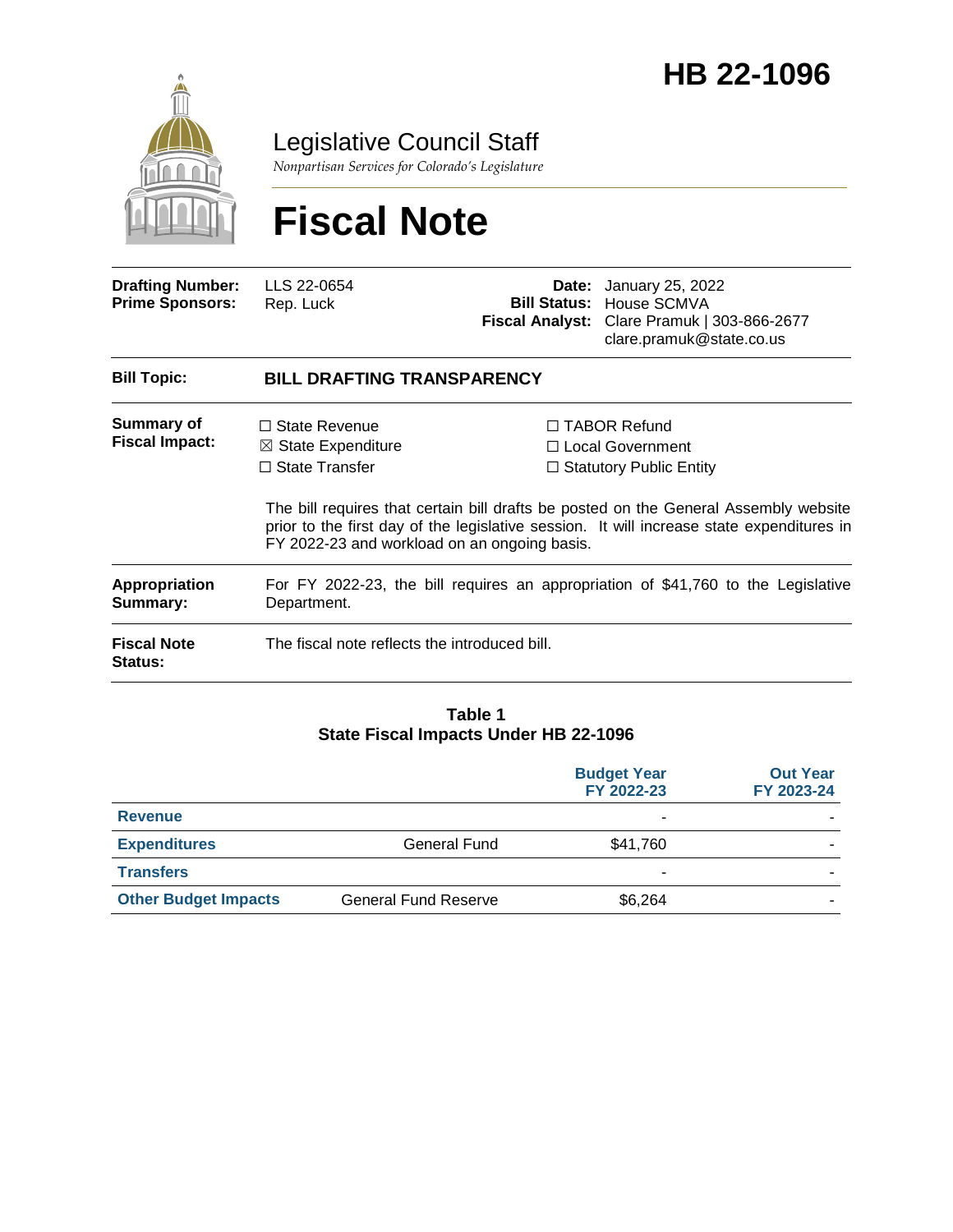Page 2

## January 25, 2022 **HB 22-1096**

### **Summary of Legislation**

Under Joint House and Senate Rules, each member of the General Assembly can request up to five bills. This bill requires the Office of Legislative Legal Services (OLLS) to publish current drafts of bills that may be introduced as one of a member's first five bills on the General Assembly's website prior to the first day of the legislative session. For bills of returning members, the OLLS will publish current drafts 40 days prior to the first day of session. Bill subjects will be published for new members 30 days prior to the first day of session and current bill drafts will be published 10 days prior to the first day of session. If drafts are not available by these deadlines, the OLLS will publish the subject of the bill request and publish the draft as soon as it is completed. The OLLS will publish redrafts of bills and publish a notice when a bill request is withdrawn. Finally, the bill requires that bill requests for returning members be filed 70 days prior to the first day of session and 33 days for new members.

#### **State Expenditures**

The bill will increase General Fund expenditures by \$41,760 in FY 2022-23 and increase workload on an ongoing basis in the Legislative Department as explained below.

**Legislative Information Services.** To make bill drafts available on the General Assembly website, Legislative Information Services staff will make modifications to the website and the CLICS application software that tracks bills. This is expected to require 348 hours of computer programming at a rate of \$120 per hour in FY 2022-23 only. Ongoing support of the website and CLICS can be accomplished within existing appropriations.

**Office of Legislative Legal Services.** The OLLS will have an increase in workload to publish bill drafts and the subjects of bill requests to the General Assembly prior to the first day of session. This can be accomplished within existing appropriations.

#### **Other Budget Impacts**

**General Fund reserve.** Under current law, an amount equal to 15 percent of General Fund appropriations must be set aside in the General Fund statutory reserve beginning in FY 2022-23. Based on this fiscal note, the bill is expected to increase the amount of General Fund held in reserve by \$6,264 in FY 2022-23, which will decrease the amount of General Fund available for other purposes.

### **Effective Date**

The bill takes effect 90 days following adjournment of the General Assembly sine die, assuming no referendum petition is filed.

### **State Appropriations**

For FY 2022-23, the bill requires a General Fund appropriation of \$41,760 to the Legislative Department for Legislative Council Staff.